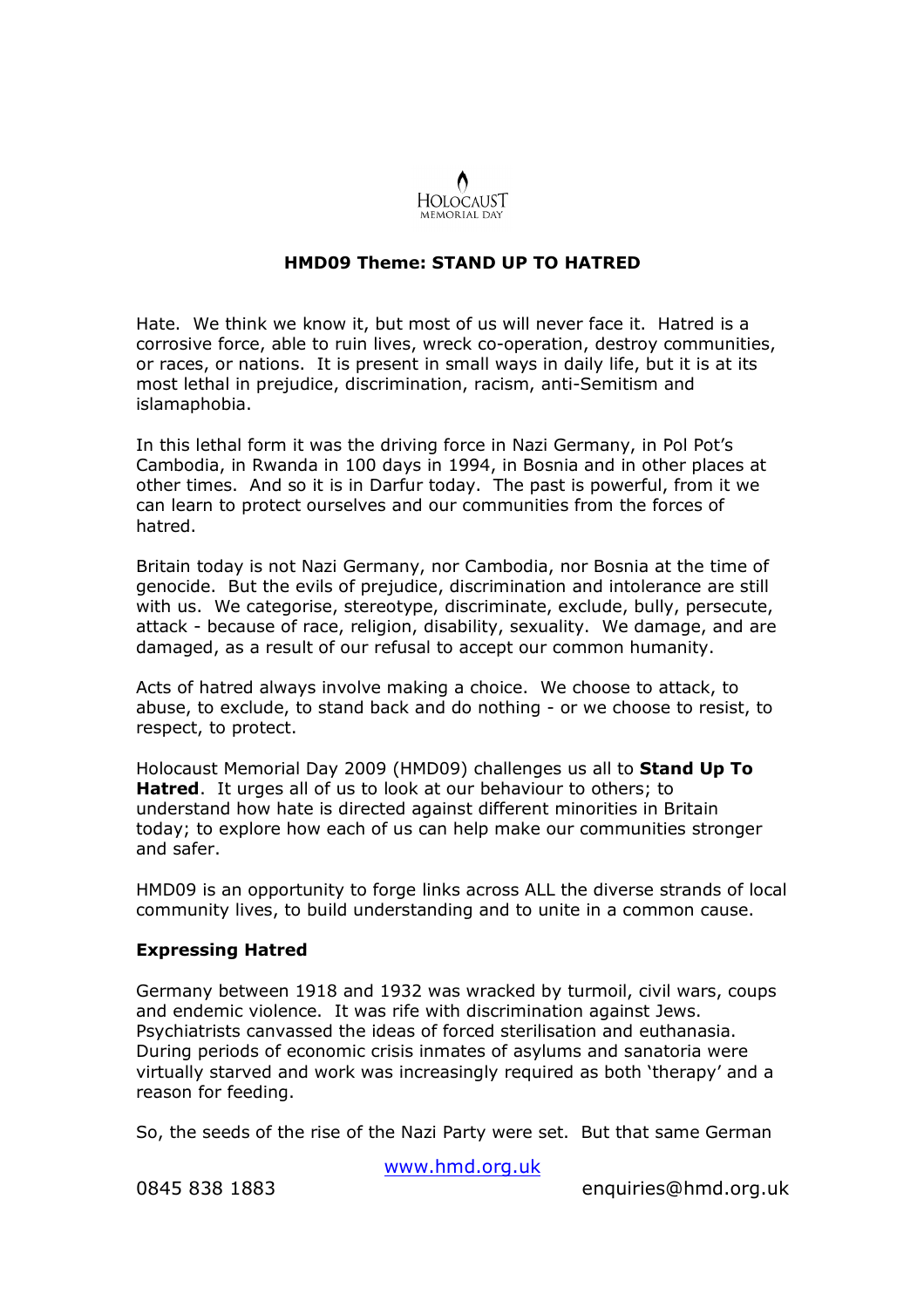Government also liberalised the law and, for some of the communities soon to be targeted by the Nazi regime, this was a period of growth and cultural achievement. Many Jews played important roles in art, music, architecture and politics. Jewish politicians were members of the German government including Hugo Preuss, Minister of the Interior and Walter Rathenau. Despite homosexuality remaining illegal and arrests taking place, there was a distinctive gay scene in Berlin. The German Gay and Lesbian Community of the 1920s published newspapers, ran public education work and was active in political campaigning. Disabled and deaf people formed associations and in August 1932 the deaf community released a film entitled Verkannte Menschen (Misjudged People). Progressive trends in mental health treatment and care, although not dominant, began.

Diverse communities were developing their own culture and, at the same time, the Nazi Party was growing in popularity. In 1925 Adolf Hitler's "Mein Kampf" was published laying out the ideology of racial supremacy. After the Nazis were elected in 1933 racist and anti-Semitic campaigns became widespread and theories of racial superiority were expressed in posters, newspapers, school and medical text books and even children's literature and games. Anti-Jewish propaganda became common. The hatreds which had previously been confined to speeches and political literature now became mainstream, with posters calling for the protection of racial purity.

The weekly newspaper Der Sturmer was best known for its anti-Semitic articles and cartoons, but also anti-Catholic and anti-Communist propaganda. Its popularity grew from 27,000 copies a week in 1927 to 480,000 copies a week in 1935. Hatred had become normal.

## The Role of Law and the State

The laws and agencies of a nation can be used either to fan the flames of hatred and discrimination or to quench them and encourage equality, fair treatment and respect.

As soon as the Nazi Party came to power in Germany in 1933 legislation aimed at preserving racial purity and attacking those considered as "untermenschen" (sub-human) was passed. The Nuremberg Laws of 1935 explicitly removed Jews from German citizenship and prevented marriage between Jews and non-Jews. These laws were also applied to Germany's Gypsy population. New laws allowing for the forced sterilisation of disabled and Black people were also introduced.

In Cambodia legislation was introduced to bring about the Khmer Rouge ideal of a one-class state. All religions were outlawed, banking, finance and currency were abolished and private property was confiscated. While the Interahamwe in Rwanda were not members of Government, the state-owned radio station broadcast encouragement and incitement to attack Tutsis. The US Government, and others, hold the Sudanese Government directly

www.hmd.org.uk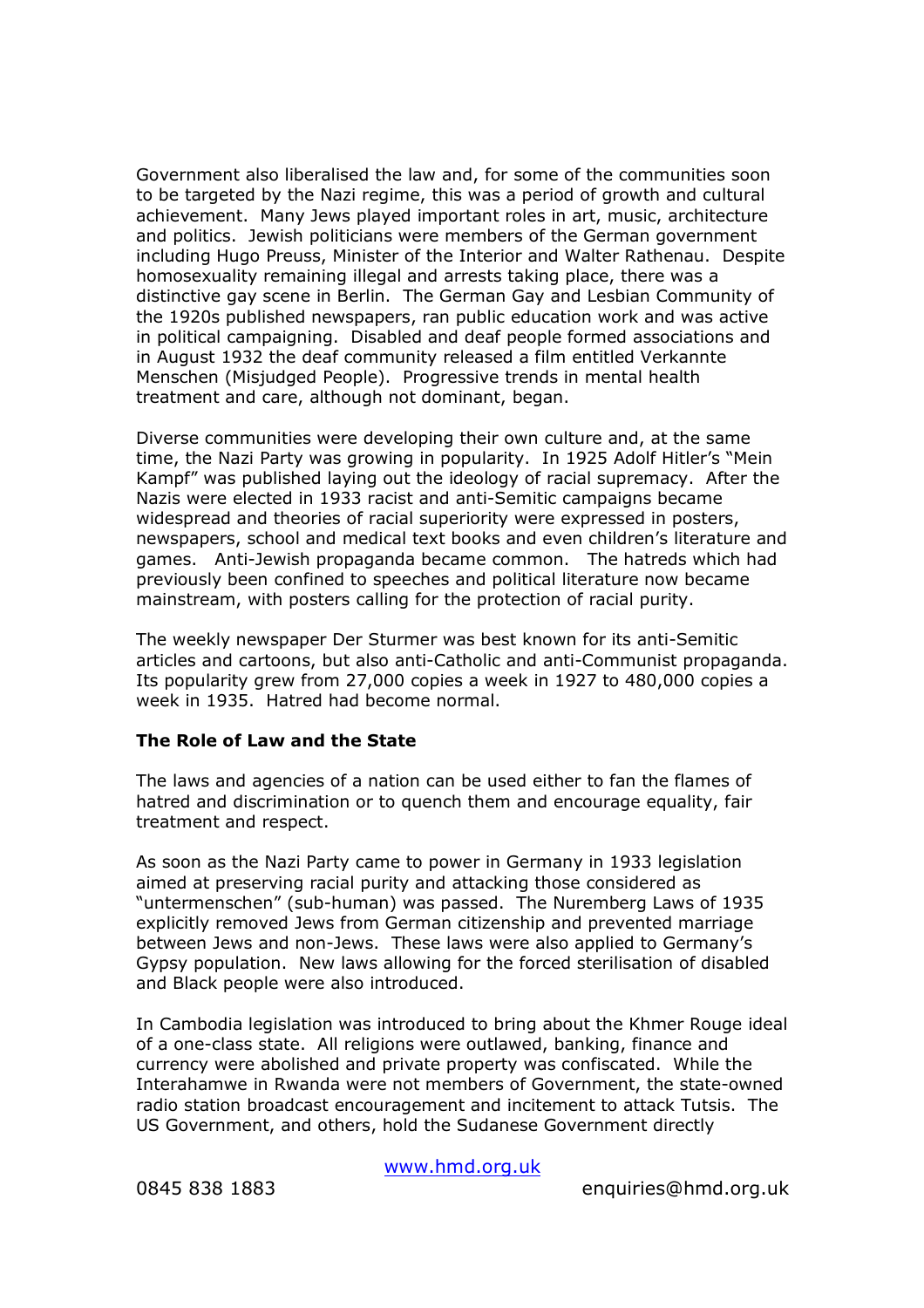responsible for genocidal attacks in Darfur.

Since 1945, the idea that Governments have a duty to protect citizens against racism or discrimination has gathered force. After WW2, Britain played a key role in developing the Universal Declaration of Human Rights. Since the late 60s there has been a slow process of progressive law reform, gradually affording rights and protections on the basis of gender, race, disability, sexuality, faith, and age.

In many countries, including the UK, laws exist making incitement and expression of hatred towards particular groups a "hate crime". This is any crime committed against a person, or property, that is motivated by hatred because of:

- Race, colour, ethnic origin, nationality or national origins **Religion**
- Gender or gender identity
- Sexual orientation
- Disability

However, it was only in 1999, after years of struggle, that the Public Inquiry into the racist murder of Stephen Lawrence finally brought to national consciousness the extent of institutional racism in the police and led to root and branch reform across the country.

The UK and Devolved Governments have indicated their intention to equalise the protection against hatreds offered to different groups and individuals. But many groups and communities in the UK still face prejudice, discrimination and exclusion, law or no law.

# The Impact of Hate

Hate takes many forms, it can be specific, it can be based on experience, it can be felt and not acted on. It can be focussed against a group, it can be political, it can be racist, anti-Semitic or Islamaphobic.

Hundreds of thousands of people in Britain live with hate activity, individuals are damaged by it and communities are scarred. Over the past five years:

- Johnny Delaney, a fifteen year old traveller from the North West of England was kicked to death - 2003.
- Kriss Donald was murdered in Glasgow by a gang looking to attack a white person – 2004.
- Brent Martin had severe learning disabilities and was killed in Sunderland - 2007.
- David Morley, a gay man was murdered in London 2004.
- Anthony Walker was murdered in Merseyside for being Black 2005. His killers spray painted Nazi symbols on local walls after the attack.

www.hmd.org.uk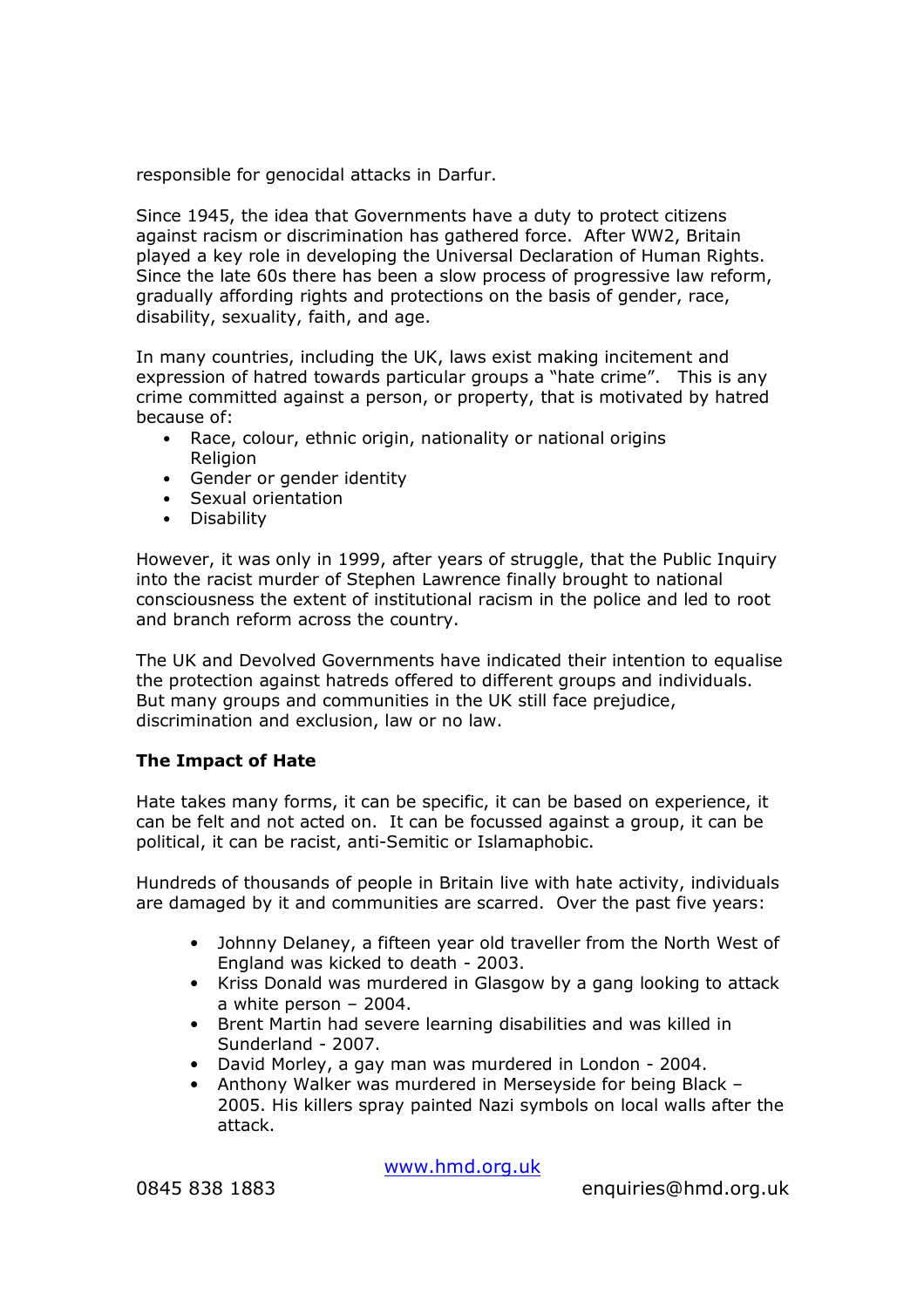50,000 hate crimes were reported to the police in 2006, but estimates put the true figure closer to 260,000. 712 individual hate crimes take place every single day of the year. Every time a shop window is broken because of the nationality of the owner, every time graffiti is sprayed on a place of worship, every time someone is verbally abused for being different a hate crime has been committed.

Islamaphobia is widely regarded as the most common form of religious and racial hatred in the UK today. The Community Security Trust records that anti-Semitic incidents have increased from 219 in 1997 to 594 in 2006. 1,097 Homophobic hate crimes were reported to the Metropolitan Police in 2007. 16% of disabled people in the Scottish Highlands reported that they had been physically abused because of their disability.

Political rhetoric has been used to highlight differences between different communities. Enoch Powell's "Rivers of Blood" speech in 1968 is still referenced by anti-immigration campaigners 40 years on. Reaction to the Wolfenden Report's recommendations on the decriminalisation of homosexuality included newspapers claiming "Freeing adult males from any penalties could only succeed in intensifying and multiplying this form of depravity." Today newspapers and political parties continue to express views attacking travellers and campaigning against the building of mosques.

Laws do not have to be broken for hatred to be expressed. Often long before crimes occur and laws are broken, hatred has been allowed to flourish and discrimination against minorities has become normal.

## Resistance

In Germany, Jews resisted the attempt to exterminate and, mostly, perished in the attempt. Groups such as the White Rose student group distributed political literature which challenged Nazi policies. Individual Jews joined partisan groups or fought in the Warsaw Ghetto uprising. Jehovah's Witnesses refused to renounce their faith despite the danger to themselves. Dutch Communists organised a strike to protest the treatment of Jews. To date 21,758 individuals have been recognised as "Righteous among the Nations" by Israel for risking their lives to rescue Jews.

In Rwanda, Tutsis were hidden by neighbours including Beata Uwazaninka who was shielded by a Muslim neighbour who refused to hand Beata to the Interahamwe despite the threats to his own family.

In the UK, we face a much less threatening and extreme time. But we can still challenge hatred, prejudice and discrimination. Stonewall was established by a number of gay and lesbian activists including Sir Ian McKellan who were campaigning against Section 28 - the only example of a post-war British government passing a law which did not in some way

www.hmd.org.uk